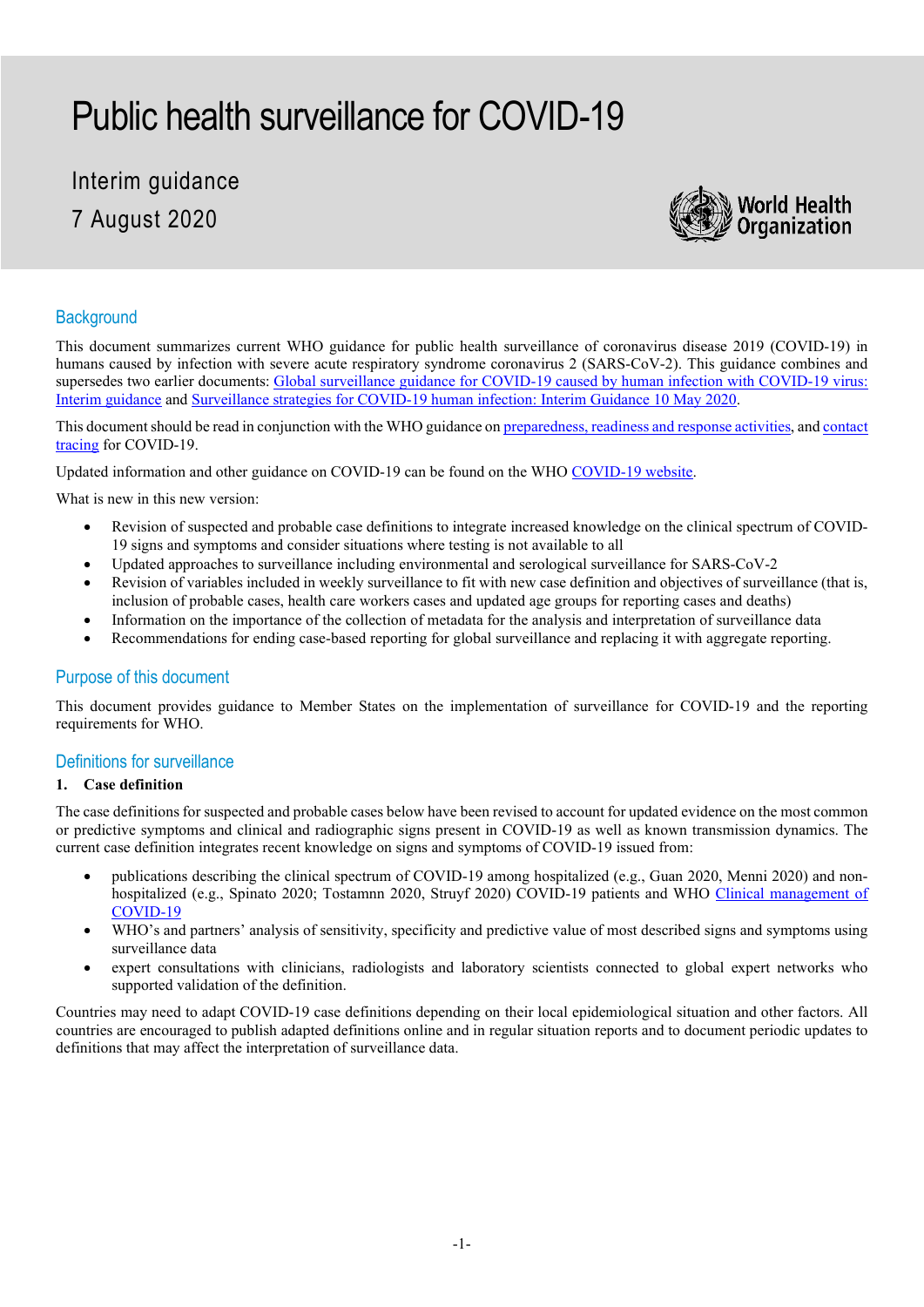#### **Suspected COVID-19 case (two suspected case definitions A or B)**:

**A.** A person who meets the clinical **AND** epidemiological criteria:

Clinical criteria:

1. Acute onset of fever AND cough;

**OR**

2. Acute onset of ANY THREE OR MORE of the following signs or symptoms: fever, cough, general weakness/fatigue[1](#page-1-0) , headache, myalgia, sore throat, coryza, dyspnoea, anorexia/nausea/vomiting, diarrhoea, altered mental status.

#### **AND**

#### Epidemiological criteria:

1. Residing or working in an area with high risk of transmission of the virus: for example, closed residential settings and humanitarian settings, such as camp and camp-like settings for displaced persons, any time within the 14 days prior to symptom onset;

**OR**

[2](#page-1-1). Residing in or travel to an area with community transmission<sup>2</sup> anytime within the 14 days prior to symptom onset;

**OR**

3. Working in health setting, including within health facilities and within households, anytime within the 14 days prior to symptom onset.

**B.** A patient with severe acute respiratory illness (SARI: acute respiratory infection with history of fever or measured fever of ≥ 38 C°; and cough; with onset within the last 10 days; and who requires hospitalization).

#### **Probable COVID-19 case**:

**A.** A patient who meets clinical criteria above AND is a contact of a probable or confirmed case, or epidemiologically linked to a cluster of cases which has had at least one confirmed case identified within that cluster.

**B.** A suspected case (described above) with chest imaging showing findings suggestive of COVID-19 disease\*

\* Typical chest imaging findings suggestive of COVID-19 include the following (Manna 2020):

- chest radiography: hazy opacities, often rounded in morphology, with peripheral and lower lung distribution
- chest CT: multiple bilateral ground glass opacities, often rounded in morphology, with peripheral and lower lung distribution
- lung ultrasound: thickened pleural lines, B lines (multifocal, discrete, or confluent), consolidative patterns with or without air bronchograms.

**C.** A person with recent onset of anosmia (loss of smell) or ageusia (loss of taste) in the absence of any other identified cause.

**D.** Death, not otherwise explained, in an adult with respiratory distress preceding death AND who was a contact of a probable or confirmed case or epidemiologically linked to a cluster which has had at least one confirmed case identified within that cluster.

#### **Confirmed COVID-19 case:**

A person with laboratory confirmation of COVID-19 infection, irrespective of clinical signs and symptoms.

See [Laboratory testing for coronavirus disease \(COVID-19\) in suspected human cases guidance,](https://www.who.int/publications/i/item/10665-331501) for details.

Note: Clinical and public health judgment should be used to determine the need for further investigation in patients who do not strictly meet the clinical or epidemiological criteria. Surveillance case definitions should not be used to guide clinical management.

<span id="page-1-0"></span><sup>&</sup>lt;sup>1</sup> Signs separated with slash  $\theta$  are to be counted as one sign.

<span id="page-1-1"></span><sup>2</sup> Community transmission: Countries /territories/areas experiencing larger outbreaks of local transmission defined through an assessment of factors including, but not limited to: large numbers of cases not linkable to transmission chains, large numbers of cases from sentinel lab surveillance or increasing positive tests through sentinel samples (routine systematic testing of respiratory samples from established laboratories), multiple unrelated clusters in several areas of the country/territory/area.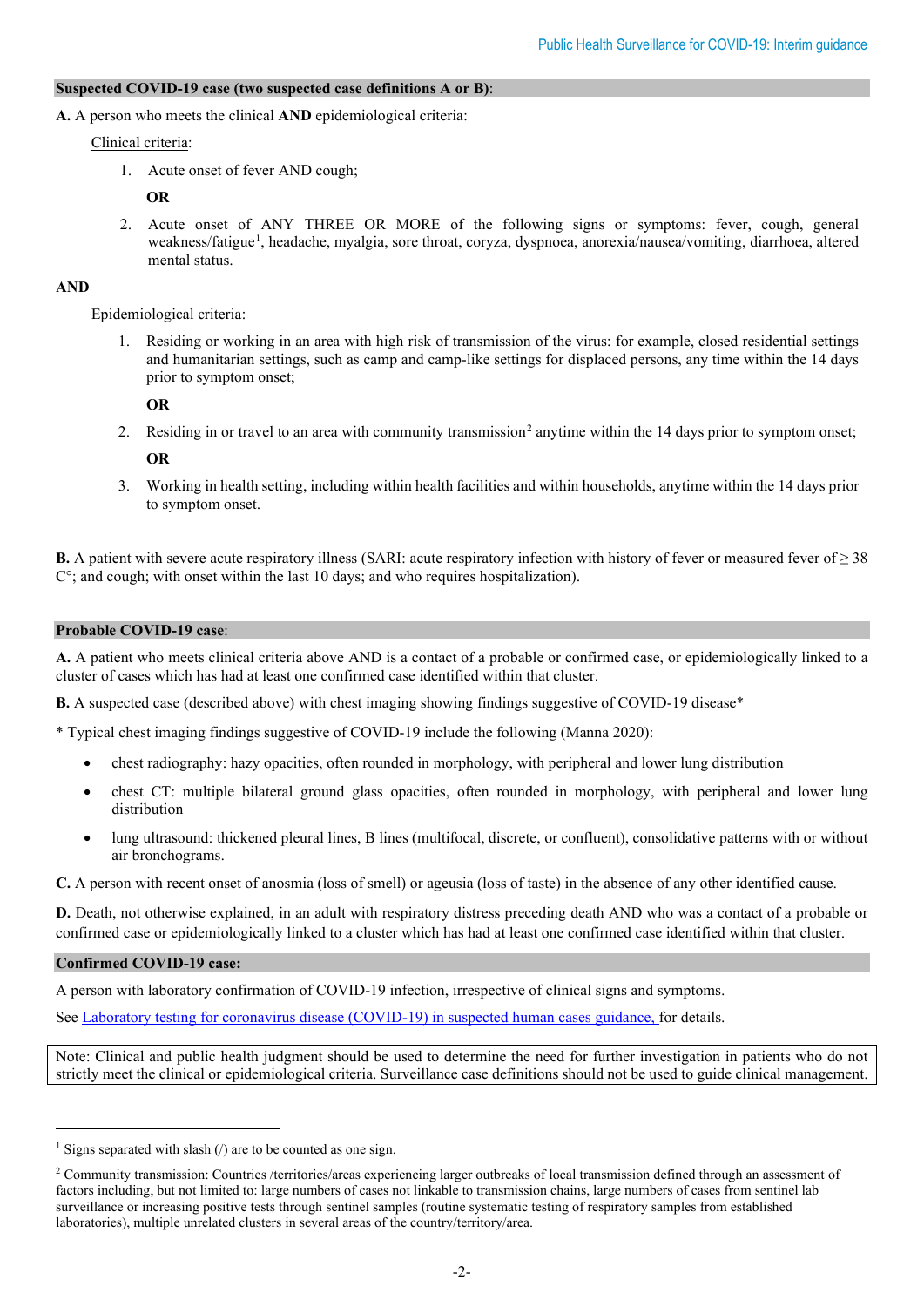#### **2. Definition of a contact**

A contact is a person who has experienced any one of the following exposures during the **2 days before and the 14 days after the onset** of symptoms of a probable or confirmed case:

- face-to-face contact with a probable or confirmed case within 1 metre and for at least 15 minutes
- 2. direct physical contact with a probable or confirmed case
- 3. direct care for a patient with probable or confirmed COVID-19 disease without usin[g recommended personal protective](https://www.who.int/publications/i/item/10665-331495)  [equipment](https://www.who.int/publications/i/item/10665-331495)

OR

4. other situations as indicated by local risk assessments.

More information on contact ascertainment is available in [Contact tracing in the context of COVID-19.](https://www.who.int/emergencies/diseases/novel-coronavirus-2019/technical-guidance-publications?publicationtypes=df113943-c6f4-42a5-914f-0a0736769008)

Note: for confirmed asymptomatic cases, the period of contact is measured as the 2 days before through the 14 days after the date on which the sample that led to confirmation was taken.

#### **3. Definition of death due to COVID-19**

A COVID-19 death is defined for surveillance purposes as a death resulting from a clinically compatible illness in a probable or confirmed COVID-19 case, unless there is a clear alternative cause of death that cannot be related to COVID-19 disease (e.g. trauma). There should be no period of complete recovery between the illness and death.

#### **4. Recommendations for laboratory testing**

Suspect and probable cases should be investigated for the presence of SARS-CoV-2 virus using [available laboratory](https://www.who.int/publications-detail/laboratory-testing-for-2019-novel-coronavirus-in-suspected-human-cases-20200117) tests. While recommended response activities are largely the same for probable and confirmed cases, testing of probable cases, where resources allow, is still useful since it can exclude patients as cases and reduce the burden required to isolate and contact trace those patients.

Depending on the intensity of the transmission in a specific location, the number of cases and the laboratory capacity, a subset of suspect or probable cases can be prioritized for testing. WHO has provided recommendations on how to prioritize persons to be tested during community transmission in [Laboratory testing strategy recommendations for COVID-19 interim guidance.](https://www.who.int/publications/i/item/laboratory-testing-strategy-recommendations-for-covid-19-interim-guidance)

## Recommended COVID-19 surveillance for Member States

This section provides an overview of surveillance approaches that Member States should consider for comprehensive national surveillance for COVID-19. The section emphasises the need to adapt and reinforce existing national systems where appropriate and scale up surveillance capacities as needed.

When considering national capacities for surveillance, Member States should include regular reporting to WHO as per the requirements below.

#### **1. Aims and objectives**

The aim of national surveillance for COVID-19 is to enable public health authorities to reduce transmission of COVID-19, thereby limiting associated morbidity and mortality.

The objectives of COVID-19 surveillance are to:

- enable rapid detection, isolation, testing, and management of cases
- monitor trends in COVID-19 deaths
- identify, follow-up and quarantine of contacts
- detect and contain clusters and outbreaks, especially among vulnerable populations
- guide the implementation and adjustment of targeted control measures, while enabling safe resumption of economic and social activities
- evaluate the impact of the pandemic on health-care systems and society
- monitor longer term epidemiologic trends and evolution of SARS-CoV-2 virus
- contribute to the understanding of the co-circulation of SARS-CoV-2 virus, influenza and other respiratory viruses, and other pathogens.

#### **2. Surveillance approaches**

Most countries need significantly strengthened surveillance capacities to rapidly identify and care for cases of COVID-19, trace and quarantine their contacts and monitor disease trends over time. Comprehensive national surveillance for COVID-19 will require the adaptation and reinforcement of existing national systems, where appropriate, and the scale-up of additional surveillance capacities, as needed. Digital technologies for rapid reporting, contact tracing and data management and analysis may support these capacities.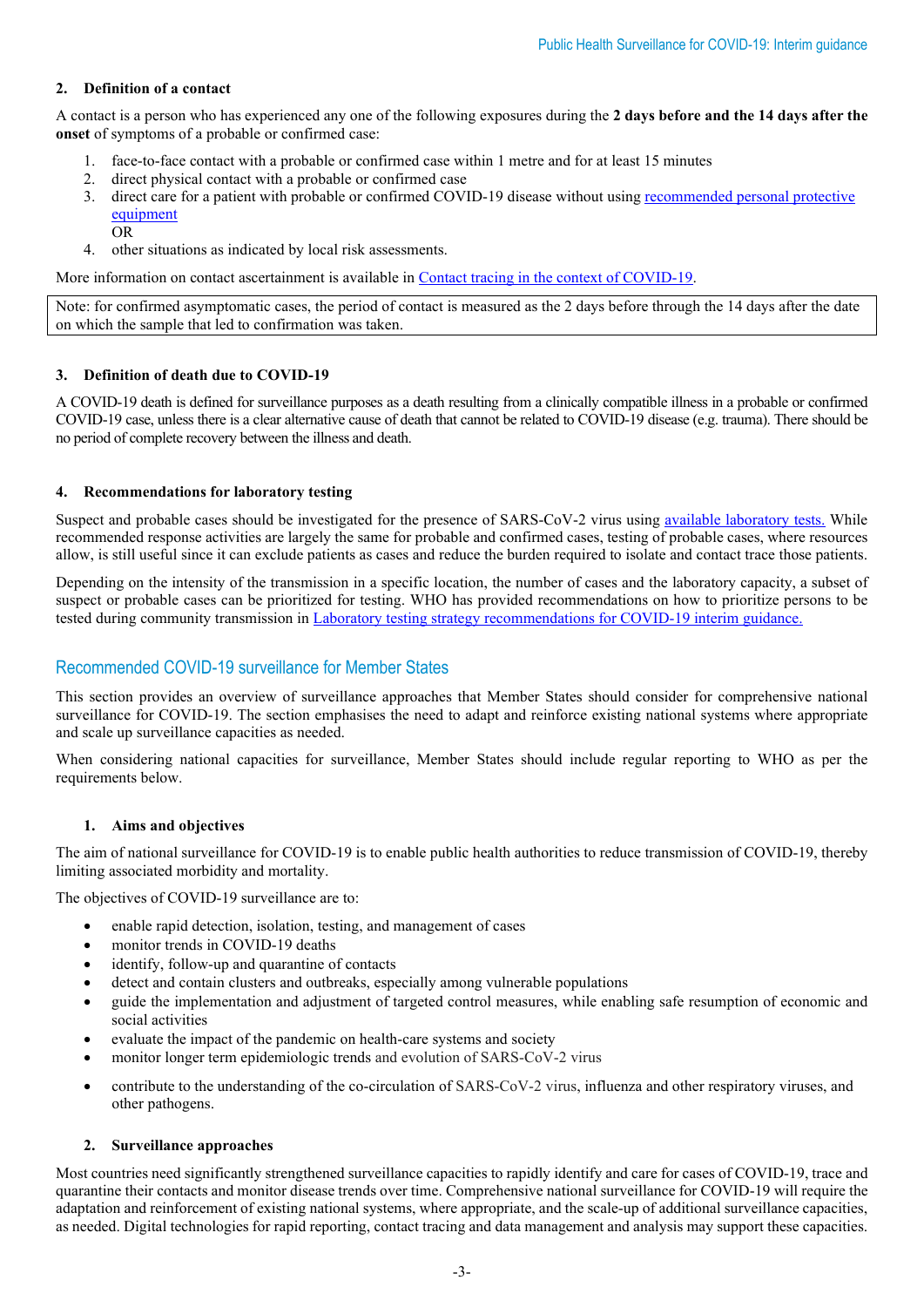Robust comprehensive surveillance, once in place, should be maintained even in areas where transmission has been suppressed or controlled, even if there are few or no cases. It is critical that new cases and clusters of COVID-19 be detected rapidly before outbreaks and/or widespread transmission occurs. Ongoing surveillance for COVID-19 is also important to understand longer-term epidemiological trends, such as incidence and mortality among different age groups, which population groups are at higher risk for severe disease and death and potential epidemiological changes over time.

Key actions for comprehensive COVID-19 surveillance include:

- use, adapt and strengthen existing surveillance systems
- strengthen laboratory and testing capacities
- use, adaptation and enhancement of public health workforce to carry out case finding, contact tracing and testing
- include COVID-19 as a mandatory notifiable disease
- implement immediate reporting
- establish systems to monitor contact tracing activity.

It is important to maintain routine syndromic surveillance for other infectious diseases, especially those caused by respiratory pathogens, such as influenza and respiratory syncytial virus, through surveillance for influenza-like-illness (ILI), severe acute respiratory infection (SARI), atypical pneumonia and unexplained fever, with sampling and laboratory testing of all or a subset of cases. This is critical for understanding trends in other diseases with similar presentations to guide appropriate public health preparedness and clinical management.

#### **3. Essential surveillance for COVID-19**

Considering the potential for rapid and exponential growth of COVID-19 outbreaks, new cases and clusters should be identified and reported as rapidly as possible, and data should be included in any relevant epidemiological analyses within 24 hours of diagnosis. National authorities should include COVID-19 as a mandatory notifiable disease with requirements for immediate reporting.

Surveillance systems should be geographically comprehensive, and surveillance for vulnerable or high-risk populations should be enhanced. This will require a combination of surveillance systems including contact tracing for all levels of the health-care system, at the community level, in closed residential settings and in other vulnerable groups.

Table 1 shows how surveillance systems can be combined across different sites.

#### **Table 1. Surveillance systems across different sites/contexts**

| <b>System</b><br>Site/<br>Context                              | Immediate<br>case<br>notification | Contact<br>tracing | Virologic<br>surveillance | <b>Cluster</b><br>investigations | <b>Mortality</b><br>surveillance | Serologic<br>surveillance |
|----------------------------------------------------------------|-----------------------------------|--------------------|---------------------------|----------------------------------|----------------------------------|---------------------------|
| <b>Community</b>                                               | $\mathbf X$                       | X                  |                           | X                                | X                                | $\boldsymbol{\mathrm{X}}$ |
| <b>Primary Care</b><br><b>Sites (non-sentinel)</b><br>ILI/ARI) | X                                 |                    | X                         | X                                |                                  |                           |
| Hospitals<br>(non-sentinel<br><b>ILI/SARI</b> )                | $\mathbf X$                       |                    | X                         | X                                | X                                | $\mathbf X$               |
| Sentinel ILI/ARI/<br><b>SARI</b> sites                         | $\mathbf X$                       |                    | X                         |                                  |                                  |                           |
| Closed settings*                                               | $\mathbf X$                       | $\mathbf X$        |                           | $\mathbf X$                      | $\mathbf X$                      | X                         |
| Health care-<br>associated<br>COVID-19<br>infection            | X                                 | $\mathbf X$        |                           | $\mathbf X$                      | $\mathbf X$                      | X                         |

\*Including but not limited to long term living facilities, prisons and dormitories.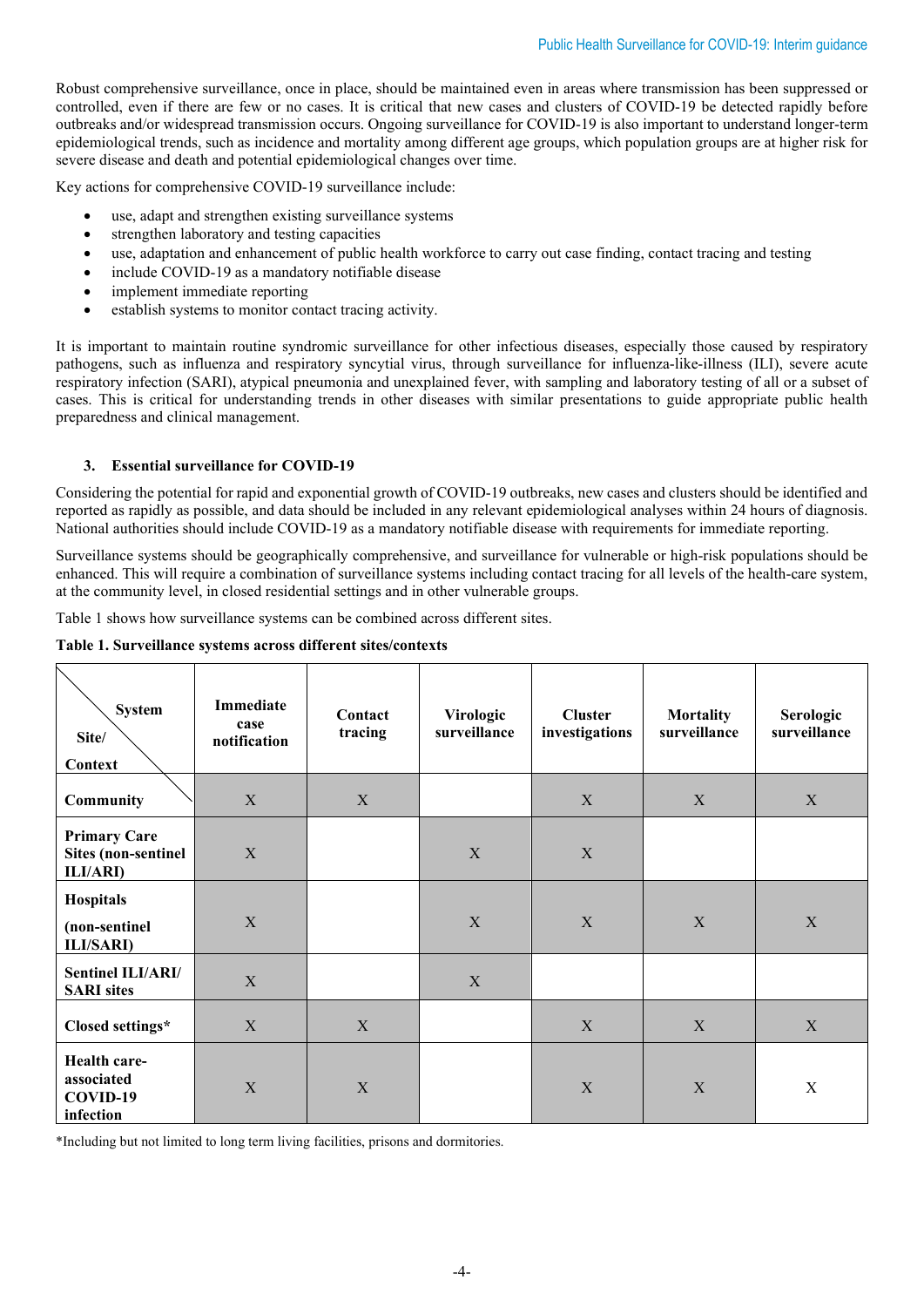#### **3.1 Surveillance approaches by site/context**

#### *3.1.1 Surveillance in the Community*

Where possible, individuals who have signs and symptoms of COVID-19 and all suspected cases should be able to access evaluation and testing, ideally, at the primary care level. When testing at the primary level is not accessible, individuals in the community can play an important role in the surveillance of COVID-19. Community-based surveillance (CBS) – the systematic detection and reporting of events of public health significance within a community by community members – may serve to bridge the gap between the community and the health system. In CBS, alerts generated by trained volunteers are reported to health authorities for verification and response through established surveillance and referral mechanisms. More guidance on establishing CBS, including simplified alert case definitions, is available from the International Federation of Red Cross and Red Crescent Societies, [here.](https://www.cbsrc.org/resources)

Participation in contact tracing and cluster investigations are other important ways in which individuals and communities can contribute to the surveillance of COVID-19 and breaking chains of transmission. Contact tracing is the identification and follow-up of all persons who may have had contact with an individual with COVID-19. By following such contacts daily for up to 14 days since they had contact with the source case, it is possible to identify individuals who are at high risk of being infectious and/or ill and to quarantine them before they transmit the infection to others. Contact tracing can be combined with door-to-door case-finding or systematic testing in closed settings, such as residential facilities, or with routine testing for occupational groups, such as health workers or essential workers. See [Contact tracing guidelines for COVID-19.](https://www.who.int/emergencies/diseases/novel-coronavirus-2019/technical-guidance-publications?publicationtypes=df113943-c6f4-42a5-914f-0a0736769008)

#### *3.1.2 Surveillance at the primary care level*

Surveillance in primary care settings is needed to detect cases and clusters in the community. Where possible, testing should be available at primary care clinics. A complementary option is to establish dedicated COVID-19 community testing facilities, such as drive-through sites or fixed sites in community buildings. Patients with probable or confirmed COVID-19 should be notified within 24 hours of identification. Rapid data reporting and analysis are critical to detect new cases and clusters and to initiate contact tracing. Therefore, a minimum number of data variables should be collected for each case: age, sex, location of residence, date of illness onset, date of sample taken and test result. Daily data reporting to local or national public health authorities can be facilitated using online systems, through mobile phone applications, via SMS text message or over the telephone. Zero reporting – the reporting of zero cases when none are detected – by all sites at the primary care level, ideally daily, is crucial to verifying that the surveillance system is continuously functioning and for monitoring virus circulation.

#### *3.1.3 Hospital-based surveillance*

Patients with probable or confirmed COVID-19 admitted to hospitals should be notified to national public health authorities within 24 hours of identification. Some essential data (e.g. outcome) may not be immediately available but should not delay notification to public health authorities.

The minimum essential data from hospital settings should include:

- age, sex/gender and place of residence
- date of illness onset, date of sample collection, date of admission
- type of laboratory test and laboratory test result
- if the case is a health care worker or not
- severity of the patient at the time of reporting (admitted and treated with ventilation or admitted to intensive care unit)
- outcome of the patient after illness (date of discharge or death).

Daily zero reporting from hospitals is crucial to verify that the surveillance system is continuously functioning.

#### *3.1.4 Sentinel site (ILI/ARI/SARI) surveillance*

Sentinel syndromic surveillance is a complementary approach to the other forms of surveillance listed in this document. The advantage of utilizing a sentinel surveillance system is that a systematic, standardized approach to testing is used and not affected by changes in testing strategies affecting the other COVID-19 surveillance approaches.

Countries that conduct primary care and/or hospital-based sentinel surveillance for influenza-like-illness (ILI), acute respiratory infection (ARI), severe acute respiratory infection (SARI) or pneumonia should continue this syndromic surveillance and continue to collect respiratory specimens using existing case definitions through sentinel networks. Laboratories should continue virologic testing of routine sentinel site samples for influenza, with the addition of testing samples for COVID-19. Countries are encouraged to conduct year-round sentinel surveillance for acute respiratory syndromes with testing of samples for COVID-19.

Within the existing surveillance systems, the patients selected for additional testing for COVID-19 should preferably be representative of the population and include all ages and both sexes. If possible, continue to collect samples from both ILI and SARI sentinel sites to represent both mild and severe illness. It is recognized that, based on the local situation, resources, and epidemiology, countries may wish to prioritize sampling among inpatients (SARI or pneumonia cases) to understand COVID-19 circulation in patients with more severe disease.

COVID-19 cases identified through sentinel surveillance should be reported into overall national COVID-19 case counts, as well as through relevant sentinel-site channels.

Additional guidance on sentinel site surveillance for COVID-19 is found in [Operational considerations for COVID-19 surveillance](https://www.who.int/publications-detail/operational-considerations-for-covid-19-surveillance-using-gisrs-interim-guidance)  [using GISRS.](https://www.who.int/publications-detail/operational-considerations-for-covid-19-surveillance-using-gisrs-interim-guidance)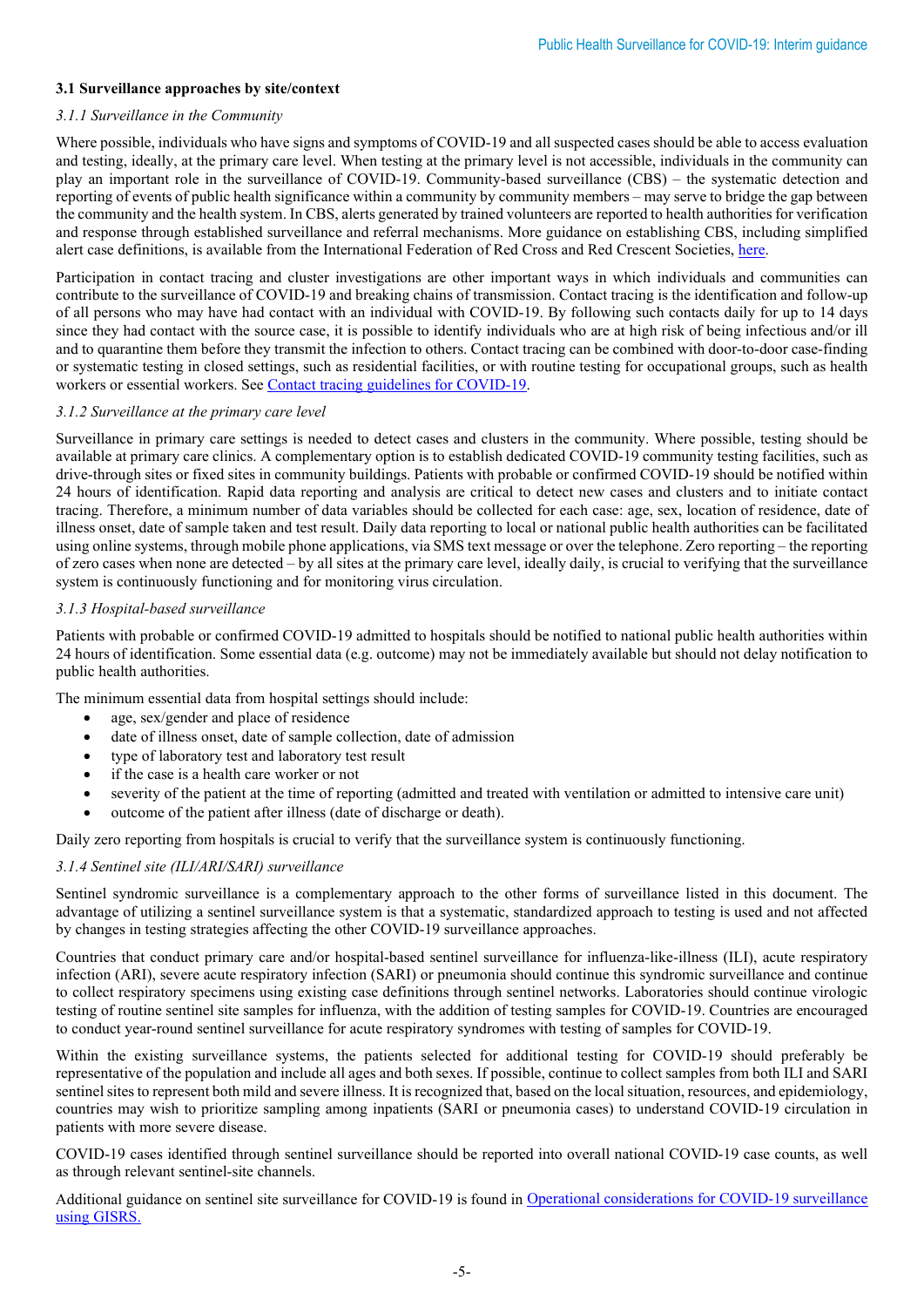#### *3.1.5 Closed settings*

Dedicated enhanced surveillance for some high-risk groups residing or working in closed settings is necessary to ensure the prompt detection of cases and clusters faster than through primary-care or hospital-based surveillance. People who live in closed environments, such as prisons, residential facilities, retirement communities and care homes for persons with disabilities, can be especially vulnerable to COVID-19. The reasons include living in settings where the probability of transmission may be higher than in the general population or having health conditions or predisposing factors that increase their risk of developing severe illness and death. Enhanced surveillance in closed settings includes the use of active case finding through daily screening for signs and symptoms for COVID-19, including daily temperature monitoring; and daily zero-reporting for all individuals in high-risk groups under surveillance.

#### **3.2 Health care-associated COVID-19 infections**

In countries with mandatory reporting systems for health care-associated infections, COVID-19 should be included as a priority condition for reporting within these systems, in addition to being counted within general COVID-19 surveillance. All cases and clusters in health care settings should be investigated and documented for their source and transmission patterns to allow rapid control. Ideally, specific reporting of the number of COVID-19 cases and deaths in health workers should be implemented. Additional resources on COVID-19 infection among health workers in a health care setting can be accessed [here](https://www.who.int/publications/i/item/WHO-2019-nCoV-HCW_Surveillance_Protocol-2020.1) and [here.](https://www.who.int/emergencies/diseases/novel-coronavirus-2019/technical-guidance/early-investigations)

#### **3.3 Mortality Surveillance**

The number of COVID-19 deaths (see definition below) occurring in hospitals should be reported daily. The number of COVID-19 deaths occurring in the community, including in long-term-care facilities, should also be reported daily if possible or at least weekly. For both hospital and community COVID-19 deaths, the age, sex, and location of death should be recorded. Reporting of deaths for COVID-19 surveillance is distinct from legal requirements of death certification, which should be done as routinely required by civil registration systems. Vital statistics should be used to monitor excess all-cause mortality over time. Countries should also monitor deaths due to non-specific respiratory causes (e.g. unspecified pneumonia), which may represent undiagnosed COVID-19; and changes in rates of other causes of death, which may be related to the COVID-19 pandemic effects on health systems. In places where civil registration and vital statistics systems are limited or non-existent, rapid mortality surveillance may be considered. Further guidance can be found in the documen[t Revealing-the-toll-of-covid-19.](https://www.who.int/publications/i/item/revealing-the-toll-of-covid-19)

#### **3.4 Laboratory testing data surveillance**

Data on the number of individuals tested for SARS-CoV-2 should be collected from all relevant laboratories. While surveillance systems will typically capture the number of COVID-19 cases, it is also important to collect information on the testing criteria and the total number of individuals tested for SARS-CoV-2 virus (this is distinct from the number of tests conducted, which may not be an accurate denominator due to the possibility of repeat testing of a single individual). Knowing the testing denominator can indicate the level of surveillance activity, and the proportion of positive tests can indicate the intensity of transmission among individuals. At the time of writing, nucleic acid amplification (e.g. RT-PCR) is the WHO-recommended assay for confirmation of a case. If other diagnostic methods are used, the number of tests conducted, and cases confirmed by each diagnostic method used should be recorded and reported.

In addition, standardized sampling and testing in sentinel surveillance allows for monitoring trends. Guidance can be found in [Operational considerations for COVID-19 surveillance using the Global Influenza and Surveillance Response System \(GISRS\).](https://www.who.int/publications/i/item/operational-considerations-for-covid-19-surveillance-using-gisrs-interim-guidance)

#### **4. Additional surveillance methods and approaches for COVID-19**

There are additional surveillance approaches that can be used along with the essential elements of comprehensive surveillance for COVID-19. New approaches, such as environmental surveillance of non-infective viral fragments of the SARS-CoV-2 virus in wastewater, are being developed but are not yet robust enough to use routinely.

#### **4.1 Event-based surveillance**

The capacity to rapidly detect any changes in the overall COVID-19 situation can be further strengthened through robust eventbased surveillance (EBS) mechanisms. EBS captures unstructured information from formal and informal channels such as online content, radio broadcasts and print media across all relevant sectors to complement conventional public health surveillance efforts. Successful EBS implementation requires dedicated human resources and clear processes to sift through large volumes of information to filter, triage, verify, compare, assess and communicate relevant content. Numerous web-based systems have been developed over the years to support EBS activities, many of which converge through the WHO-le[d Epidemic Intelligence from Open Sources](https://www.who.int/eios) (EIOS) initiative. It is equally important to monitor for other potential events that may emerge in parallel, having further impact on lives and compromising COVID-19 response efforts. Further guidance on EBS can be found at [https://africacdc.org/download/africa](https://africacdc.org/download/africa-cdc-event-based-surveillance-framework/)[cdc-event-based-surveillance-framework/.](https://africacdc.org/download/africa-cdc-event-based-surveillance-framework/)

#### **4.2 Telephone hotlines**

Telephone hotlines made available to the public for advice and referral to health-care services may provide an early indication of disease spread in a community. Effectively running a telephone hotline service requires dedicated resources and trained staff to triage calls and appropriately refer callers to the relevant health-care or other service.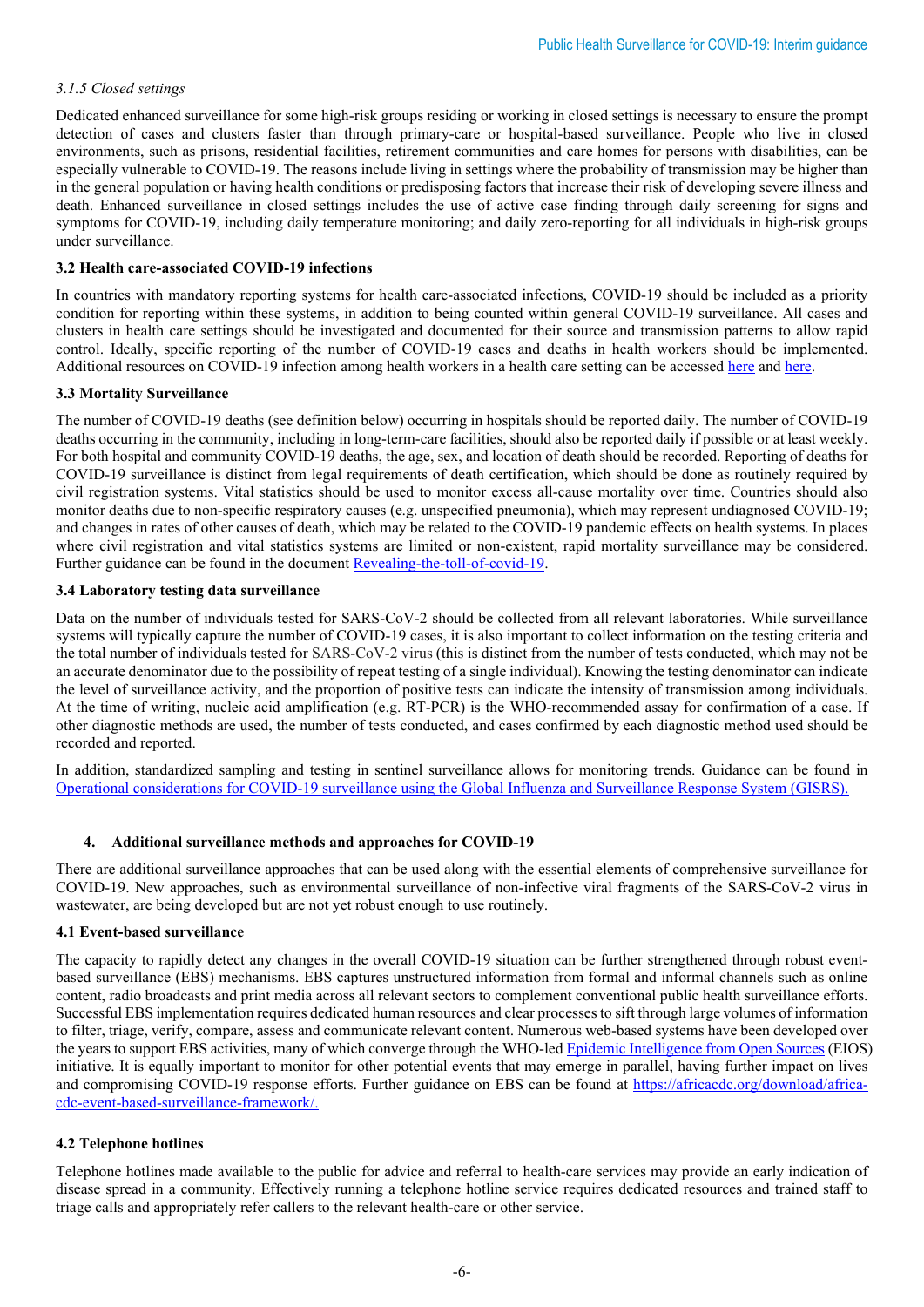#### **4.3 Participatory surveillance**

Participatory disease surveillance enables members of the public to self-report signs or symptoms, without laboratory testing or assessment by a health care provider (Menni 2020). Participatory disease surveillance relies on voluntary reporting and is frequently facilitated by dedicated smart phone applications. While this type of surveillance may not be very specific for identifying cases of COVID-19, the analysis of trends of self-reported illness by members of the public can indicate communities where early disease spread may be occurring. Data collected from participatory surveillance can also give indications of changes in healthcare seeking behaviour, which are important to understand when interpreting facility-based surveillance data.

#### **4.4 Serological surveillance**

Population-based surveys of antibody seropositivity and the use of serology in specific settings/populations can help to provide estimates of the proportion of a population that has been infected by SARS-CoV-2 virus as measured by antibodies. Enhanced surveillance, surveys and outbreak investigations can assess the extent of infection in the general or subpopulations, in specific age groups and potentially, the proportion of unrecognized infections (e.g., asymptomatic or subclinical infections). Further information about the use of serology and sero-epidemiology in the context of COVID-19 can be found at

[https://www.who.int/emergencies/diseases/novel-coronavirus-2019/serology-in-the-context-of-covid-19.](https://www.who.int/emergencies/diseases/novel-coronavirus-2019/serology-in-the-context-of-covid-19)

#### **4.5 Surveillance in humanitarian and other low-resource settings**

In refugee camps and among displaced populations and in other humanitarian or low-resource settings, additional considerations for implementation can be considered.

Case detection can include several strategies. Event-based surveillance can help pick up early warnings and alerts. Where Early Warning, Alert and Response (EWAR) or CBS systems are in place, COVID-19 should be integrated into them; and active case finding can be conducted where feasible. In health-care facilities, syndromic surveillance may be put in place. Vulnerable groups including health workers, persons with risk factors for developing severe disease and persons with insufficient access to health care should be prioritized for surveillance and response, as should closed settings with high risk of disease transmission.

Testing strategies should target suspect cases following WHO case definitions. Further prioritization can depend on the transmission classification, high risk groups and resources available.

Further information can be found in the Interagency Guidance [Scaling-up covid-19 outbreak readiness and response operations in](https://interagencystandingcommittee.org/system/files/2020-04/IASC%20Interim%20Guidance%20on%20COVID-19%20for%20Outbreak%20Readiness%20and%20Response%20Operations%20-%20Camps%20and%20Camp-like%20Settings.pdf)  [humanitarian situations.](https://interagencystandingcommittee.org/system/files/2020-04/IASC%20Interim%20Guidance%20on%20COVID-19%20for%20Outbreak%20Readiness%20and%20Response%20Operations%20-%20Camps%20and%20Camp-like%20Settings.pdf) Additional guidance for humanitarian operations, camps and other fragile settings can be foun[d here.](https://www.who.int/emergencies/diseases/novel-coronavirus-2019/technical-guidance/humanitarian-operations-camps-and-other-fragile-settings)

#### **5. Reporting and analysis of surveillance data**

The essential surveillance data for COVID-19 described above should be reported, compiled, and analysed daily, with zero reporting when there are no cases. Data should be compiled either nationally or at an appropriate government administrative level (e.g., district, province, prefecture, state). More in-depth analyses on age, sex, testing patterns and severity should also be conducted on a periodic basis. Routine analysis reports should be distributed to every reporting site in the surveillance system and ideally made publicly available via a government website. Many national and local public health agencies have developed online dashboards to report surveillance data.

To meaningfully interpret surveillance data in the context of this new disease, WHO recommends that the surveillance data be analysed and presented with clear descriptions of: case definitions in use for probable and confirmed cases (e.g. whether persons with positive results on rapid tests are counted as confirmed case); detection strategies (e.g., active case finding, community detection); and testing strategies (targeted or systematic testing, testing limited to hospitalised patients, etc.); including changes to definitions/criteria over time. Changes in definitions and/or criteria have an impact on case ascertainment and, consequently, multiple epidemiologic parameters, such as the epidemic curve and calculation of th[e case fatality ratio.](https://apps.who.int/iris/rest/bitstreams/1289940/retrieve) 

Relevant data should be reported to the World Health Organization as outlined in the section below: reporting COVID-19 surveillance data to WHO.

Countries are also encouraged to monitor the quality of COVID-19 surveillance by monitoring performance indicators such as timeliness, completeness and representativeness of surveillance data.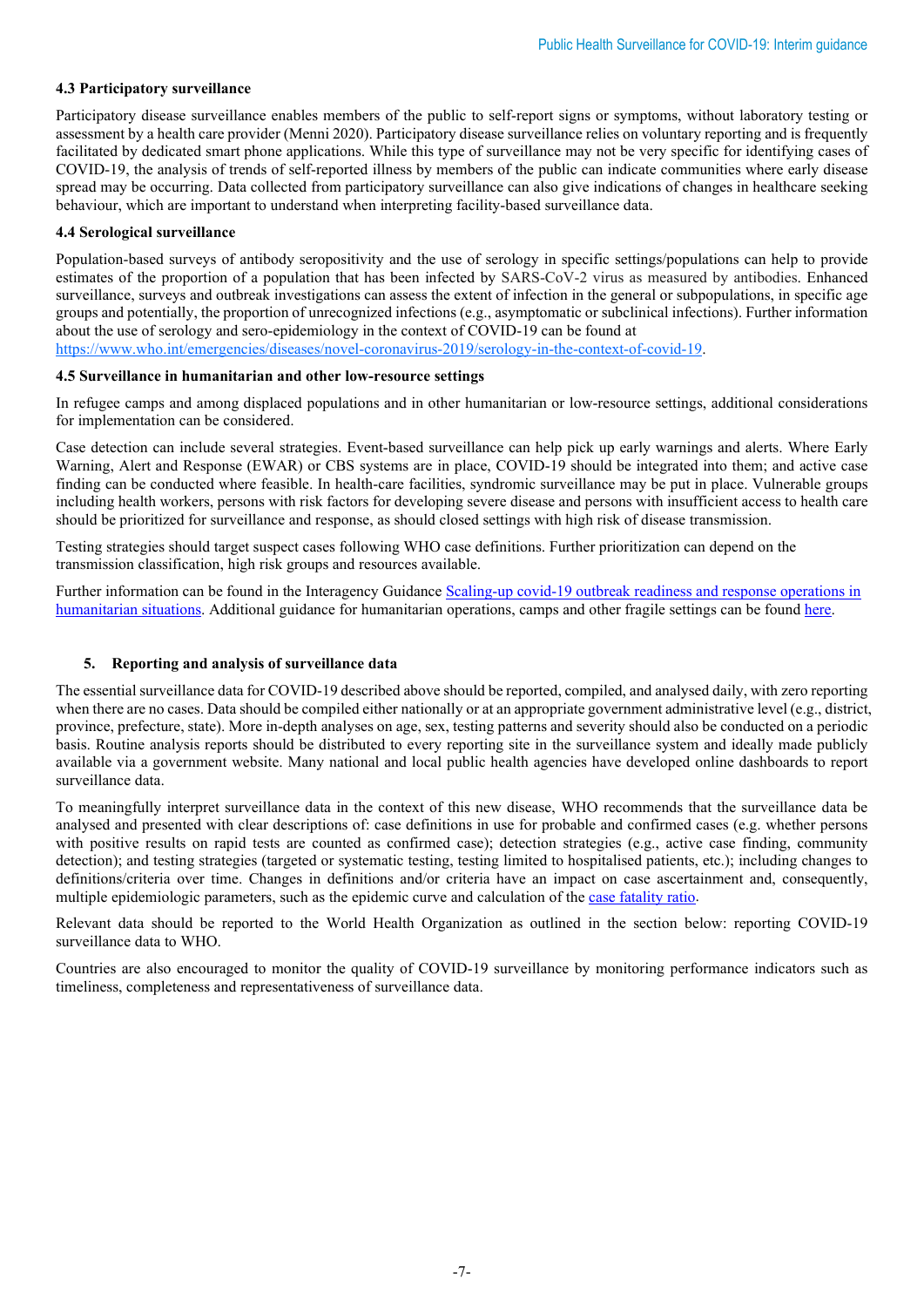# Reporting COVID-19 surveillance data to WHO

WHO requests that Member States report daily counts of cases and deaths and weekly aggregate counts of cases and deaths at different levels of aggregation.

#### **1. Objectives of global surveillance**

The updated objectives below build on global surveillance to date. Objectives of global surveillance are to:

- monitor trends in COVID-19 at national and global levels
- monitor mortality caused by, and indirectly associated with, COVID-19
- estimate morbidity and mortality for health care workers
- assess the impact of control measures.

#### **Country metadata**

Member States are requested to provide additional surveillance metadata to WHO to facilitate interpretation of submitted surveillance data:

- 1. Definition of epidemiologic period/week in use in country (e.g. "Monday to Sunday")
- 2. Case definitions used by the country, and the date these definitions came into effect
- 3. Surveillance/detection strategy or strategies in place in the country, and the date these strategies came into effect
- 4. Testing strategy or strategies in place in the country and the date these strategies came into effect
- 5. Situation reports whenever they are issued.

Data should be submitted using the dedicated mailbox for COVID-19 surveillance [\(covidsurveillance@who.int\)](mailto:covidsurveillance@who.int) or channelled through respective WHO Regional Offices.

#### **2. Daily aggregated data collection**

Daily counts of COVID-19 cases and deaths are compiled by WHO Regional Offices, which in turn receive data either directly from Member States or through extraction from official government public sources (e.g. ministry of health websites). Member States are thus encouraged to continue providing these daily counts on an ongoing basis. WHO collects and reports the number of confirmed COVID-19 cases and deaths daily in its situation reports, global dashboard [\(covid19.who.int\)](https://covid19.who.int/info/) and elsewhere.

Counts reflect laboratory-confirmed cases and deaths, based on [WHO case definitions](https://www.who.int/publications-detail/global-surveillance-for-human-infection-with-novel-coronavirus-(2019-ncov)) unless stated otherwise (see [Country,](https://www.who.int/who-documents-detail/log-of-major-changes-and-errata-in-who-daily-aggregate-case-and-death-count-data)  [territory, or area-specific updates and errata\)](https://www.who.int/who-documents-detail/log-of-major-changes-and-errata-in-who-daily-aggregate-case-and-death-count-data). All data represent date of reporting as opposed to date of symptom onset. All data are subject to continuous verification and may change based on retrospective updates to accurately reflect trends, changes in country case definitions and/or reporting practices. Major updates to country data are noted in [Country, territory, or area-specific updates](https://www.who.int/who-documents-detail/log-of-major-changes-and-errata-in-who-daily-aggregate-case-and-death-count-data)  [and errata.](https://www.who.int/who-documents-detail/log-of-major-changes-and-errata-in-who-daily-aggregate-case-and-death-count-data)

Counts of new cases and deaths are calculated by subtracting previous cumulative total counts from the current count. Due to differences in reporting methods, cut-off times, retrospective data consolidation and reporting delays, the number of new cases may not always reflect daily totals published by individual countries, territories or areas.

Further information on the data collected and displayed can be foun[d here.](https://covid19.who.int/info/)

#### **3. Weekly aggregated reporting**

The aim of ongoing weekly aggregate reporting is to obtain further information on global COVID-19 trends for enhanced analysis. New variables are added to take into consideration the new case definition (including probable cases) and objectives of global surveillance (health care workers count of cases and deaths) and are shown in **bold** in the list below:

- number of confirmed cases
- **number of probable cases**
- number of confirmed deaths
- **number of probable deaths**
- number of individuals hospitalized (confirmed and probable)
- number discharged (confirmed and probable)
- **number of health care workers infected (confirmed + probable) as a subset of total cases count**
- **number of health care workers who died due to COVID-19 (confirmed + probable) as a subset of total death count**
- number of persons tested
- **number of persons tested by PCR**
- confirmed **+ probable** cases by age group and sex (see below)
- confirmed **+ probable** deaths by age group and sex (see below)
- transmission classification.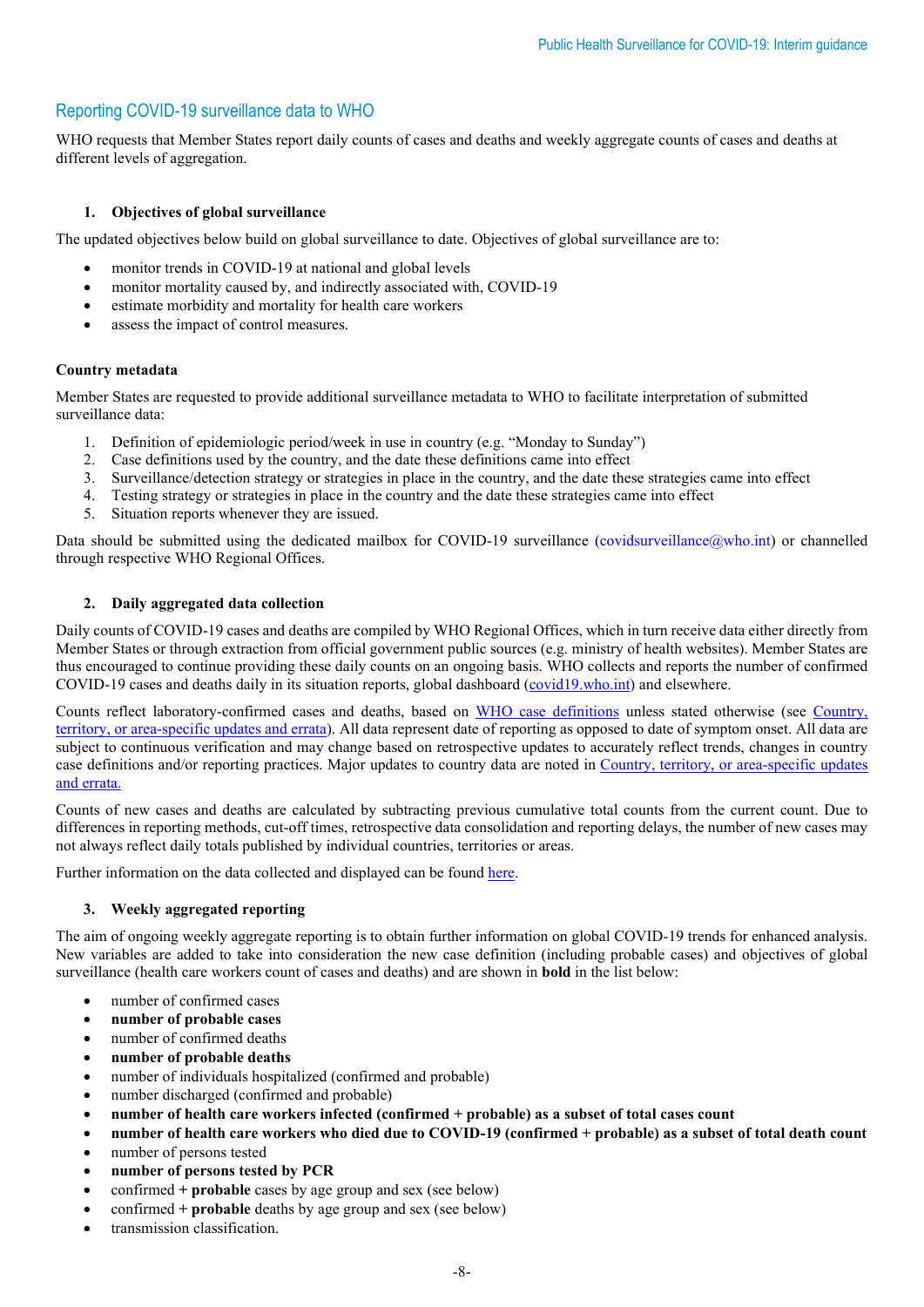Age categories have been changed in the latest form: The following age categories (in years) are requested: 0-4, 5-9, 10-14, 15-19, 20-29, 30-39, 40-49, 50-59, 60-64, 65-69, 70-74, 75-79, 80 and over.

These data can be reported via Excel using the form "Global Surveillance of COVID-19: WHO process for reporting aggregated data- V2" available [here.](https://www.who.int/emergencies/diseases/novel-coronavirus-2019/technical-guidance-publications?publicationtypes=df113943-c6f4-42a5-914f-0a0736769008) A data dictionary is included. MS can also report using the dedicated submission weekly surveillance platform. The weekly surveillance platform for the collection of the minimum variables at the national level and the transmission scenario at national and sub-national levels is available for Member States to self-report their data directly to WHO (for further information and to obtain login credentials, please email covidsurveillance  $(\omega$ who.int). Weekly zero case reporting is advised, as appropriate. The platform provides a data visualisation dashboard for direct visualisation of the new data entered.

**The transmission classification** at national level (administrative level 0) should be updated weekly through the weekly aggregate surveillance platform or by email. In case a Member State wishes to update transmission classification during the week, an email should be sent to [covidsurveillance@who.int.](mailto:covidsurveillance@who.int)

WHO recommends using the following categories to describe transmission patterns at national (and sub-national levels wherever possible) to guide decisions for [preparedness, readiness and response activities.](https://www.who.int/publications-detail/critical-preparedness-readiness-and-response-actions-for-covid-19)

| Category<br>number | Category name             | <b>Definition</b>                                                                                                                                                                                                                                                                                                                                                                                                                                                                                                                           |
|--------------------|---------------------------|---------------------------------------------------------------------------------------------------------------------------------------------------------------------------------------------------------------------------------------------------------------------------------------------------------------------------------------------------------------------------------------------------------------------------------------------------------------------------------------------------------------------------------------------|
|                    | No cases                  | Countries/territories/areas with no cases                                                                                                                                                                                                                                                                                                                                                                                                                                                                                                   |
|                    | Sporadic cases            | Countries/territories/areas with one or more cases, imported or locally detected                                                                                                                                                                                                                                                                                                                                                                                                                                                            |
|                    | Clusters of cases         | Countries/territories/areas experiencing cases, clustered in time, geographic<br>location and/or by common exposures                                                                                                                                                                                                                                                                                                                                                                                                                        |
|                    | Community<br>transmission | Countries /territories/areas experiencing larger outbreaks of local transmission<br>defined through an assessment of factors including, but not limited to:<br>large numbers of cases not linkable to transmission chains<br>$\overline{\phantom{a}}$<br>large numbers of cases from sentinel lab surveillance or increasing positive<br>tests through sentinel samples (routine systematic testing of respiratory<br>samples from established laboratories)<br>multiple unrelated clusters in several areas of the country/territory/area. |

**Table 2: Definition of the categories for transmission pattern**

WHO requests that Member States report the classification for administrative level 0 as a priority**.** When national transmission classification is not available, WHO will assign the highest transmission classification reported in any administrative level 1 to the national level.

During the evolution of the epidemic, transmission classification can be upgraded or downgraded as the situation dictates. When there is movement from one scenario to another WHO recommends:

- from a lower to a higher transmission scenario: change to be reported at any time (in the next weekly update)
- from higher to lower transmission scenario: observe during a 28-day period before confirming downgrading of transmission.

Before changing transmission classification, WHO recommends that a consultation be conducted between the Member State and the WHO Country Office to consider how surveillance performance and testing strategy influence the observed epidemiology.

**The deadline for Member State submission** of weekly data and transmission classification for each epidemiologic week is Thursday of the following week. Member States are requested to submit weekly data even when no new cases were reported during the week (zero reporting).

The data will be publicly available without editing or filtering by WHO to all Member States and the general public through the WHO website; it may be pooled with other data to inform international response operations and may be periodically published in WHO situation updates and other formats for the benefit of all Member States.

#### **4. Case based reporting**

Reporting of individual case report forms is no longer required by WHO.

On a voluntary basis, Member States may wish to continue to submit case report forms in consultation with their WHO Regional Offices. Data sharing policies regarding case-based data and analysis strategy and output sharing will be managed by the relevant Regional Office.